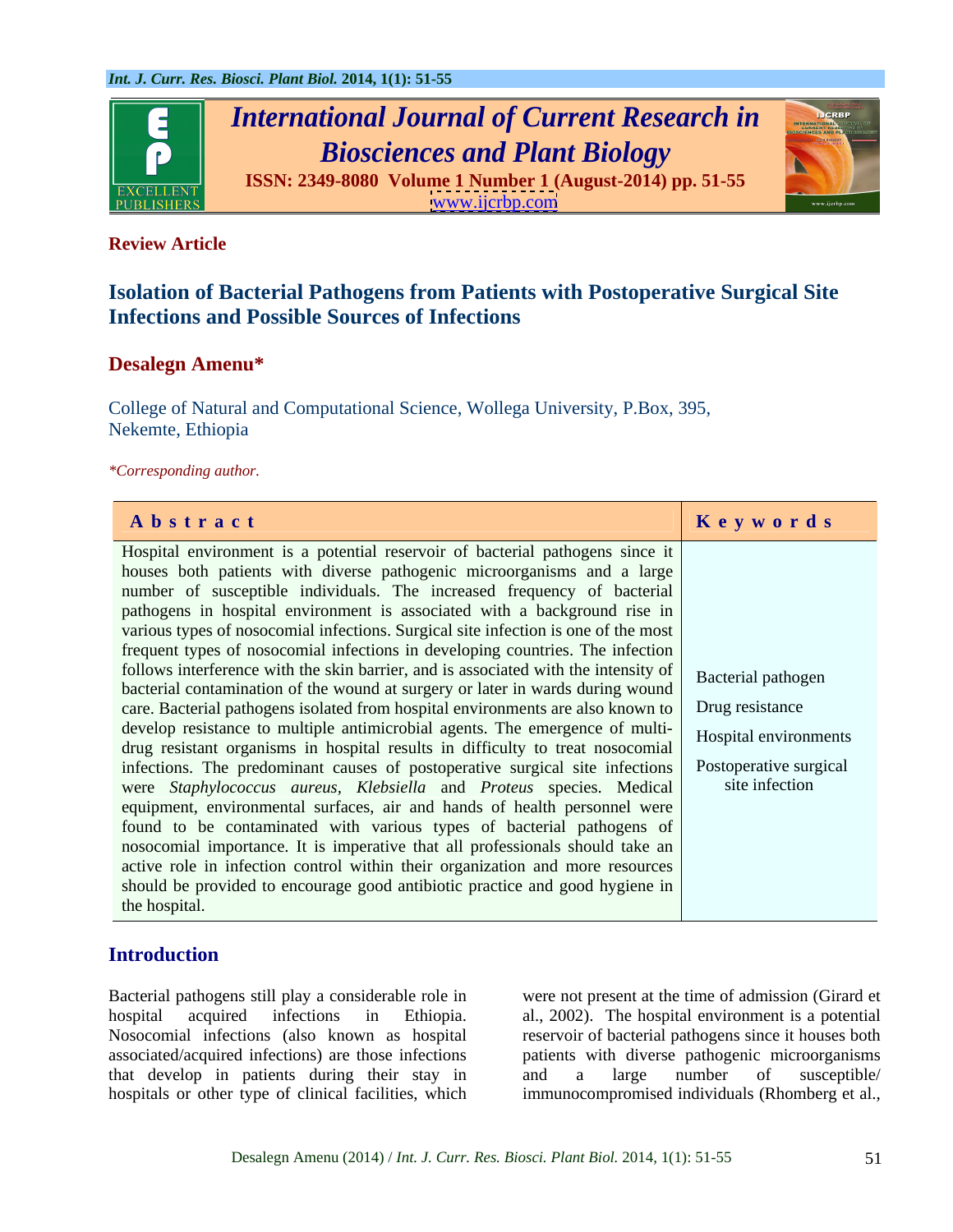### *Int. J. Curr. Res. Biosci. Plant Biol.* **2014, 1(1): 51-55**

Surgical site infection (SSI) is one of the most reservoir in the surgical setting is either an frequent types of nosocomial infections in inanimate surface or a human. Hospital-acquired developing countries. The infection follows infections add to functional disability and emotional interference with the skin barrier, and is associated stress of the patient and may in some cases, leads to with the intensity of bacterial contamination of the disabling conditions that reduce the quality of life. wound at surgery or later in wards during wound Nosocomial infections are also one of the leading care (Pryor et al., 2004). Wound infections have been a problem in the field of surgery for a long considerable. The increased length of stay for time. Previous studies from different parts of the infected patients is the greatest contributor to cost Ethiopia showed that *S. aureus*, *Klebsiella* species, *Escherichia coli*, *Proteu*s species, *Streptococcus* species, *Enterobacter* species, *Pseudomonas*  **Reviews on postoperative surgical site** species and coagulase negative *staphylococci* were the most common pathogens isolated from wound (Biadglegne et al., 2009; Mulu et al., 2006). Rate of are largely preventable (e.g., those following

Hospital acquired infections (HAIs) are largely of different pathogens in surgical wounds. Out of a preventable with implementation of effective total of 45 surgical wound specimens analyzed, control measures. The center for disease control and Staphylococcus aureus was isolated from prevention (CDC) has pointed out that, "the most  $\frac{33(42.30\%)}{3}$ , *Pseudomonas aeruginosa*, *Proteus* important measure for preventing the spread of *mirabilis* and *Escherichia coli* from 25(32.90%), nosocomial bacterial pathogens is effective hand washing". Most guideline recommends hand washing before and after contact with patients, were; ciprofloxacin 60%, erythromycin 40%, before invasive procedure and after contact with contaminated inanimate objects (Garner et al.,<br>1996). The objective of this review paper is to negative bacteria. Some isolates of Pseudomonas assess the distribution of potential bacteria aeruginosa were resistant to Gentamicin 18.70% pathogens in patients with postoperative surgical and *Streptomycin* 35.70 % (Nwachukwu et al., site infection, health personnel & hospital environments.

chain-of-infection model provides the best operation, sinks, washbasins, floor and nursing framework for depicting the relationships among staff. Out of the 60 bacterial isolates found in these factors and SSIs. According to the chain of postoperative wound infection, 20 (33.3%) were infection model, a causative agent or pathogen *Pseudomonas aeruginosa*, followed by survives within a reservoir, exits the reservoir via a

2006). The increased frequency of bacterial mode of transmission, and enters a susceptible host; pathogen in hospital environment is associated with thereby causing disease. Intervention in any part of a background rise in various types of nosocomial this process can stop disease transmission. infections. Reservoir can be, soil, water, and inanimate surfaces. Of these, the most likely exogenous causes of death. The economic costs are (Girard et al., 2002).

# **infections**

nosocomial infection are markedly higher in many sensitivity patterns of bacterial isolates from septic developing countries, especially for infection that postoperative wounds in Jinja hospital, Uganda. surgical procedures). For instance the prevalence of the specimens. The isolates were: *S. aureus* 45.1%, post operative surgical site infection was reported Coliforms 16.9%, *Proteus mirabilis* 11.3%, *P.*  as 44.1% of the patients with nosocomial infection *aeruginosa* 9.9%, *Klebsiella pneumoniae* 7.0% and from Mekelle, Ethiopia (Tesfahunegn et al., 2009). *Enterobacter* species 2.82% (Anguzu et al., 2007). A cross sectional study was carried out on drug Pathogenic bacteria were recovered from 58.5% of A study was carried out to determine the prevalence *Staphylococcus aureus* was isolated from 10(12.80%), and 10(12.80%), respectively. The antibiotic susceptibility of *Staphylococcus aureus* gentamicin 60%, streptomycin 60%. Resistance to beta-lactam antibiotics was common among gram negative bacteria. Some isolates of Pseudomonas and *Streptomycin* 35.70 % (Nwachukwu et al., 2009).

**Sources and transmission routes** determine the prevalence of *Pseudomonas aeruginosa* in Postoperative wound. Swab samples Many factors are associated with HAIs, and a were collected from patients who had undergone Another survey was conducted in logos Nigeria, to determine the prevalence of *Pseudomonas aeruginosa* in Postoperative wound. Swab samples were collected from patients who had undergone *Pseudomonas aeruginosa*, followed by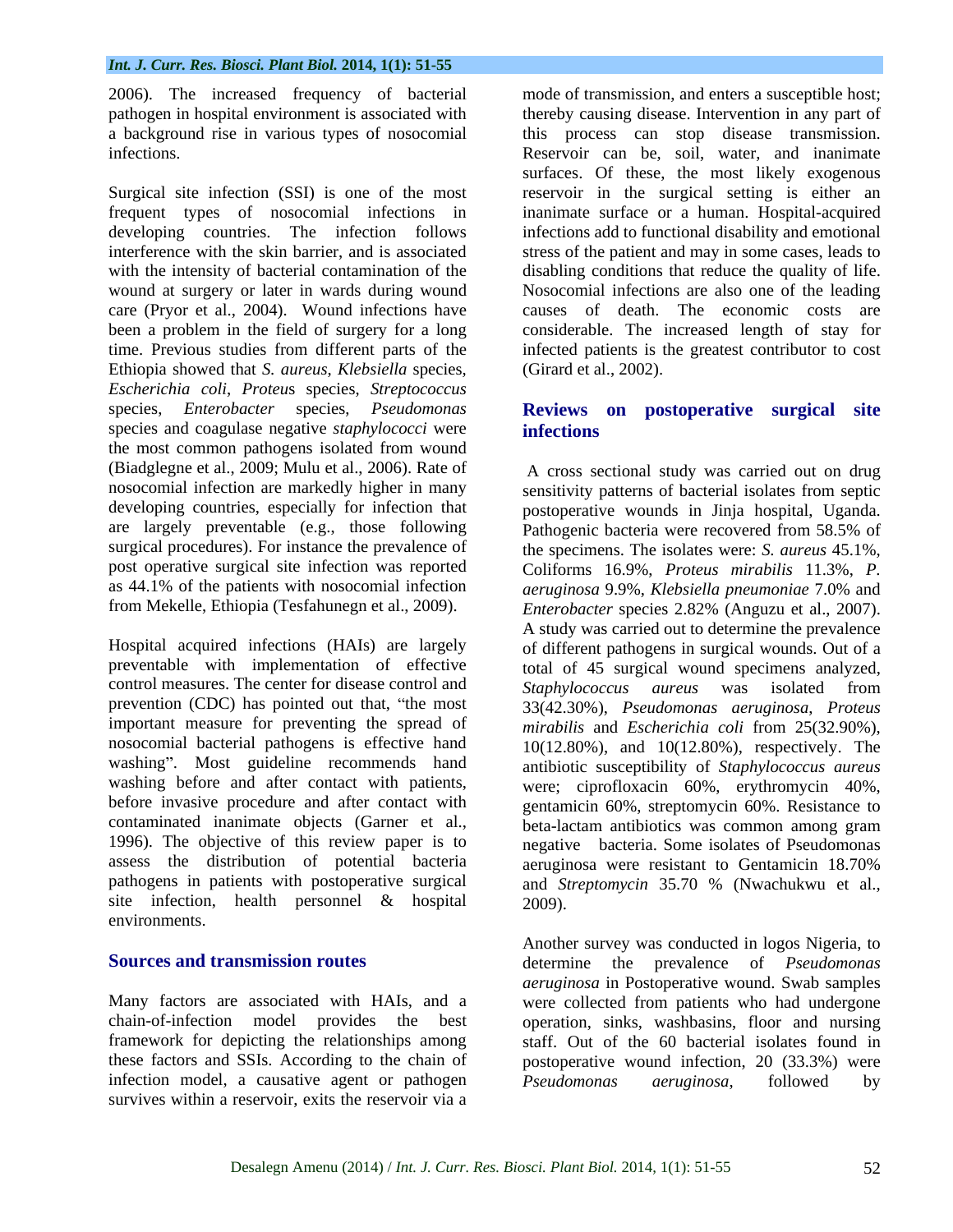## *Int. J. Curr. Res. Biosci. Plant Biol.* **2014, 1(1): 51-55**

Atypical Coliforms 4 (6.7%), *Proteus* species 4 (6.7%), *Streptococcus pyogenes* 1 (1.7%) and *Enterococcus faecalis* 1 (1.7%). The in vitro

Surgical site infection comprised of 23(29.8%). Bacterial pathogens identified as cause for SSI were

bacterial isolates were found on 201 patients with *aeruginosa*. patterns in ten antibiotics was 97.5% (Biadglegne et al., 2009). Another laboratory based retrospective study of 151 wound swabs was conducted in A cross sectional study to determine the extent of Gondar University Teaching Hospital. In the study contaminations of patient's medical file in Taiwan bacterial pathogens were isolated from 79 wound demonstrated the following. Ninety percent of swabs. *Staphylococcus aureus* was the predominant charts in surgical ward and 72% in ICU were isolate 51 (65%) followed by *Escherichia coli* contaminated with bacteria pathogens. Coagulase 8(10%) *Klebsiella* species 7(9%). *Proteus* species negative staphylococcus was the predominant 3(4%) and the overall multiple drug resistance isolate in both surgical ICU 44% and surgical ward patterns in ten antibiotics was 78.5%. Single and multiple drug resistance to the commonly used species, *Acinetobacter* species. In the study it had antibiotics were very high among bacterial isolates be concluded that that patients char may be the from wound (Mulu et al, 2006). source for cross infection in surgical unites (Sing-

## **Contamination of hospital environments**

Different studies in various parts of the world had assessed the extents of bacterial contamination of hospital environments. For example, a cross common chemical disinfectants used in x-ray units.

*Staphylococcus aureus* 13 (21.7%), *Klebsiella* sectional study to analyze the distribution of species 10 (16.7%), *Escherichia coli* 7 (11.7%), probable nosocomial pathogens in a government sensitivity pattern of 20 isolates of *Pseudomonas*  thermometer, and table. A total of 56 bacteria were *aeruginosa* showed colistin 100%, gentamicin 75%, isolated. Gram positive cocci were the highest streptomycin 30%, and tetracycline10% were number of isolates of which *Staphylococcus*  sensitive (Oguntibeju et al., 2004). *epidermidis* (22; 39.2%), *Staphylococcus aureus* A prospective study was done in Addis Ababa to Among the Gram negative bacilli, *Escherichia coli* determine the magnitude of nosocomial infections were the highest (4; 7.1%). Others were *Klebsiella*  and isolate the bacterial etiologic gents in a tertiary *pneumoniae* (3; 5.3%), *Proteus* spp. (2; 3.5%) and hospital. Two hundred fifteen patients admitted in *Enterobacter aerogenes* (2; 3.5%). Orthopedic ward surgical ward and intensive care unit were included (22 isolates) had the highest number of isolates in the study. Of these patients 35.8% of them followed by pediatric ward (15 isolates). Surgical developed different forms of nosocomial infections. and medical wards had 10 and 9 isolates, hospital in Nigeria was conducted. Samples were obtained from doctors, nurses, orderlies, patients, air, and fomites like beds, cannula, oral (16; 28.5%) and *Streptococcus* spp. (5; 8.9%). respectively (Chikere et al., 2008).

*Escherichia coli* 11.4%, *P. aeruginosa* 22.7%, *K.*  Another study aimed to investigate the hygienic *pneumoniae* 15.9%, *P. vulgaris* 13.6%, *E. cloacae* conditions of air at delivery and nursing rooms in 2.3%, *K. oxytoca* 4.5%, *C. braakii* 4.5%, *S. aureus* three hospitals in Khartoum was also conducted. 15.9% and CNS 9.1% (Endalafer et al., 2011). Seventy nine samples from delivery room and 60 A laboratory based retrospective study of wound 63.3% air samples from delivery and 66.7% from swabs was conducted in the microbiology nursing rooms were positive for bacterial growth. department at Bahir Dar Regional Health Research The isolated species were identified as *S. aureus,* Laboratory. From the total of 379 wound swabs, *Escherichia coli, Klebsiella* species and *P.*  an isolation rate of 53.0%. *Staphylococcus aureus aeruginosa* were the most dominant organisms was the predominant isolate 140 (69.7%) followed isolated from the delivery rooms at all examined by *Proteus* species 19 (9.5%) and *Klebsiella* species hospitals, while *S. aureus* showed the highest 10 (5.0%). The overall multiple drug resistance percentage from nursing rooms at two of the samples from nursing rooms were collected, while *Staphylococcus aureus* and *P.* examined hospitals (Sana et al., 2010).

> 53.3%. Other bacterial isolates were Klebsiella on et al., 2009).

> A study aimed to identify the nosocomial bacteria commonly found on x-ray equipment and accessories and assess the effectiveness of some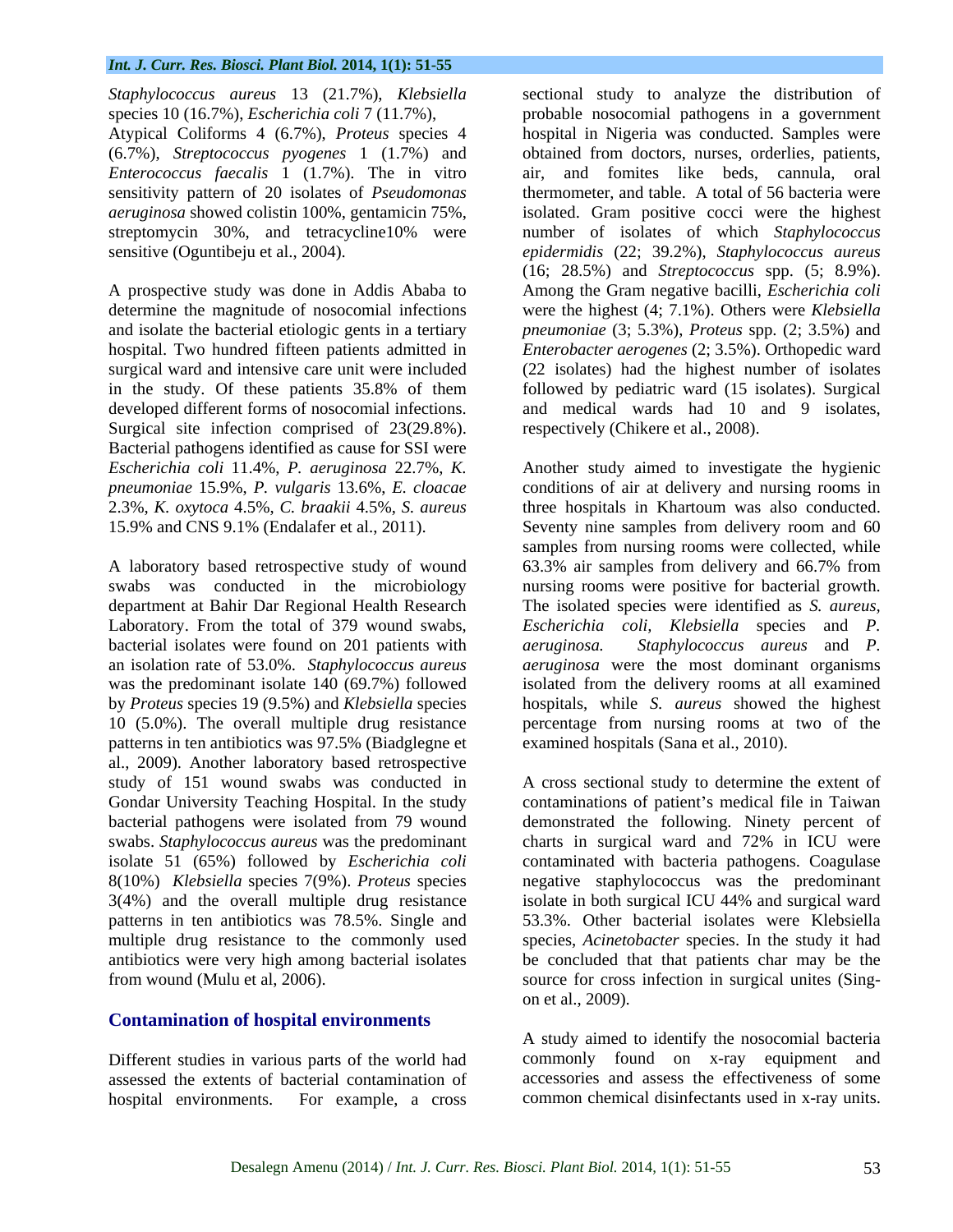### *Int. J. Curr. Res. Biosci. Plant Biol.* **2014, 1(1): 51-55**

Bacterial agents were isolated in 142 swabs representing 47.2% of all the swab samples. Coliforms and *Staphylococcus epidermidis* were the cassettes recorded the highest number of times Staphylococcus epidermidis was the most

*coli* and *Staphylococci* were isolated from saline solution kept in glass bottles for washing and cleansing wounds, suction machines, respirators, Based on the study findings, the following endotracheal tubing oxygen pumps and sinks. recommendations are forwarded to hospital *Alcaligenes odorans* was isolated from the suction administrator, other interested governmental and machines. *Aeromonas* species were isolated from nongovernmental organization and for all health deionized water and sinks, the implications of these findings were also discussed as the hospital Postoperative wounds should not be exposed environment becomes the source of hospital for prolonged period unduly during the course acquired infection. Proper disinfection of of dressing. equipments was suggested as solution in this study (Yahya et al., 1995).

A one year prospective study to ascertain the There is need for hospitals to encourage prevalence of nasal carriage of potentially pathogenic bacteria in health care workers and the environment and the antibiotic sensitivity antibiotic susceptibility profile were conducted in Pakistan. The prevalence of Staphylococcus aureus, coagulase negative *staphylococci* and methicillin resistant *Staphylococcus aureus* were 48%, 46% and 14% respectively. The most effective antibiotic for S. aureus was found to be vancomycin with  $\bullet$  It is imperative that all professionals should 100% efficacy, then cephalothin 92%, ciprofloxacin 91%, amikacin 77%, erythromycin 55%, ampicillin 11% and penicillin 3%. Coagulase negative staphylococci were 100% sensitive to vancomycin and cephalothin. Oxacillin showed 78% • Samples of disinfectants and antisentics used in effectiveness, while ampicillin and penicillin, demonstrated 64% and 59% respectively.  $\frac{1}{2}$  for efficiency against microbial pathogens Doxycycline 93%, amikacin 93%, fusidic acid 90% and erythromycin 92% were effective and entity in the conditions to establish

*Staphylococcus aureus*, *Klebsiella* species, used antimicrobials were evaluated in three bacteria isolated from the swab samples. *Klebsiella* fifty swab specimens were taken from HCWs species were isolated most often (49 times; 34.5%) dominant hand and their mobile phone. A total of and *Staphylococcus epidermidis* were isolated the 48 (32.0%) mobile phones and 59(39.3%) of least number of times (18 times; 12.7%). The x-ray dominant hands had bacterial contamination and bacteria were isolated (54times; 38%) with commonly cultured organisms from all sites. The Coliforms being isolated most often (45 times; resistance rates to commonly used antimicrobials in 31.7%) (Ochie et al., 2009). isolated bacteria from phones and dominant hand A study conducted in An-Najah University Hospital amoxicillin, respectively. Therefore, mobile phones operating room demonstrated contamination of and hands of health care workers could be an various inanimate objects with potential pathogenic important source of nosocomial infections and the bacteria. *Pseudomonas aeruginosa*, *Escherichia*  spread of bacterial resistance bacteria in medical The contamination rates of Health Care Worker's (HCW) mobile phones and resistance to commonly teaching hospitals in Kerman, Iran. One hundred *Staphylococcus epidermidis* was the most varied from 6.7% for cephalothin to 25% for healthcare settings (Gholamreza et al., 2009).

professionals of the hospital.

- of dressing.
- **Reviews on health professionals** ampicillin, penicillin, tetracycline and other • If incase laboratory tests are not available, It is recommended that ceftriaxone and ciprofloxacin be used in preference to commonly used antibiotics in the area.
	- periodic review of the microbial flora of their pattern.
	- Regarding *S. aureus* nasal carriage rate a comprehensive study involving all the health personnel should be conducted to represent the Gondar University Hospital population.
	- take an active role in infection control within their organization and more resources should be provided to encourage good antibiotic practice and good hygiene in hospitals.
	- Samples of disinfectants and antiseptics used in wards and surgical theatres should be checked for efficiency against microbial pathogens.
- antimicrobials (Kalsoom et al., 2008). The presence of other organisms that require such Future studies should be extended to include cultures under anaerobic conditions to establish environment for growth.